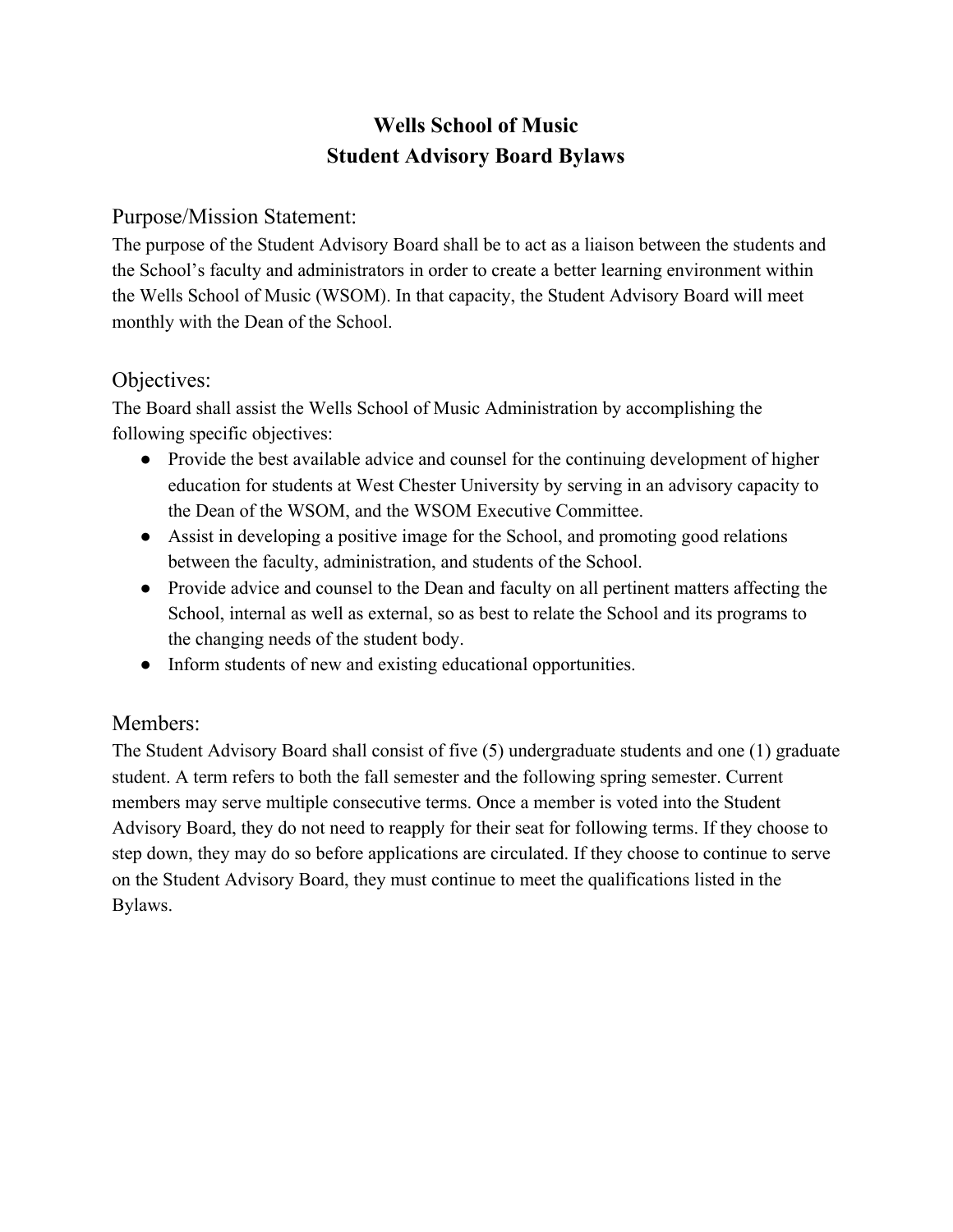## Qualifications:

- Students must be declared as a Major in one of the music degree programs at West Chester University.
- Minimum GPA of 3.0.
- Undergraduate students must have completed a full year at West Chester University to be eligible.
- Students may not serve if they plan to student teach during the fall or spring of their term.
- Students may not serve if they are expected to graduate before the end of their term.

# Application Process:

Undergraduates will apply in the Spring semester preceding the new academic year. The Wells School of Music Executive Committee will narrow that list of applicants down to approximately ten (10) students. The final slate of applicants will be voted upon by the students of the WSOM. The representing graduate student will be appointed by the Dean of the School in consultation with the WSOM Executive Committee. This process should be completed by March 31st each year. The term for these newly elected members will begin the following fall semester.

## Officers:

Officers will be chosen at the first meeting at the beginning of each academic year by the Dean of the WSOM.

Responsibilities of the Recording Chair of the Student Advisory Board:

- Take notes (Meeting Minutes) at each meeting
- Work with Corresponding Chair to edit Meeting Minutes after each meeting
- Circulate the Meeting Minutes to all Board members within 48 hours of the conclusion of each meeting
- Meeting Minutes will be stored on Google Docs

Responsibilities of the Corresponding Chair of the Student Advisory Board:

- Serves as mediator for discussions and directs discussions appropriately
- Ensures topics stay focused and timely
- Develops an agenda for each meeting in cooperation with the Dean
- Handles all correspondence between members of the committee and the Dean

### Meetings:

The students of the Board will meet bi-weekly throughout each fall and spring semester to discuss matters from an agenda developed by the Corresponding Chair and the Dean. The Dean will attend at least one of these meetings each month. The exact days and times should be decided upon at the beginning of each semester based on availability of the students and the Dean.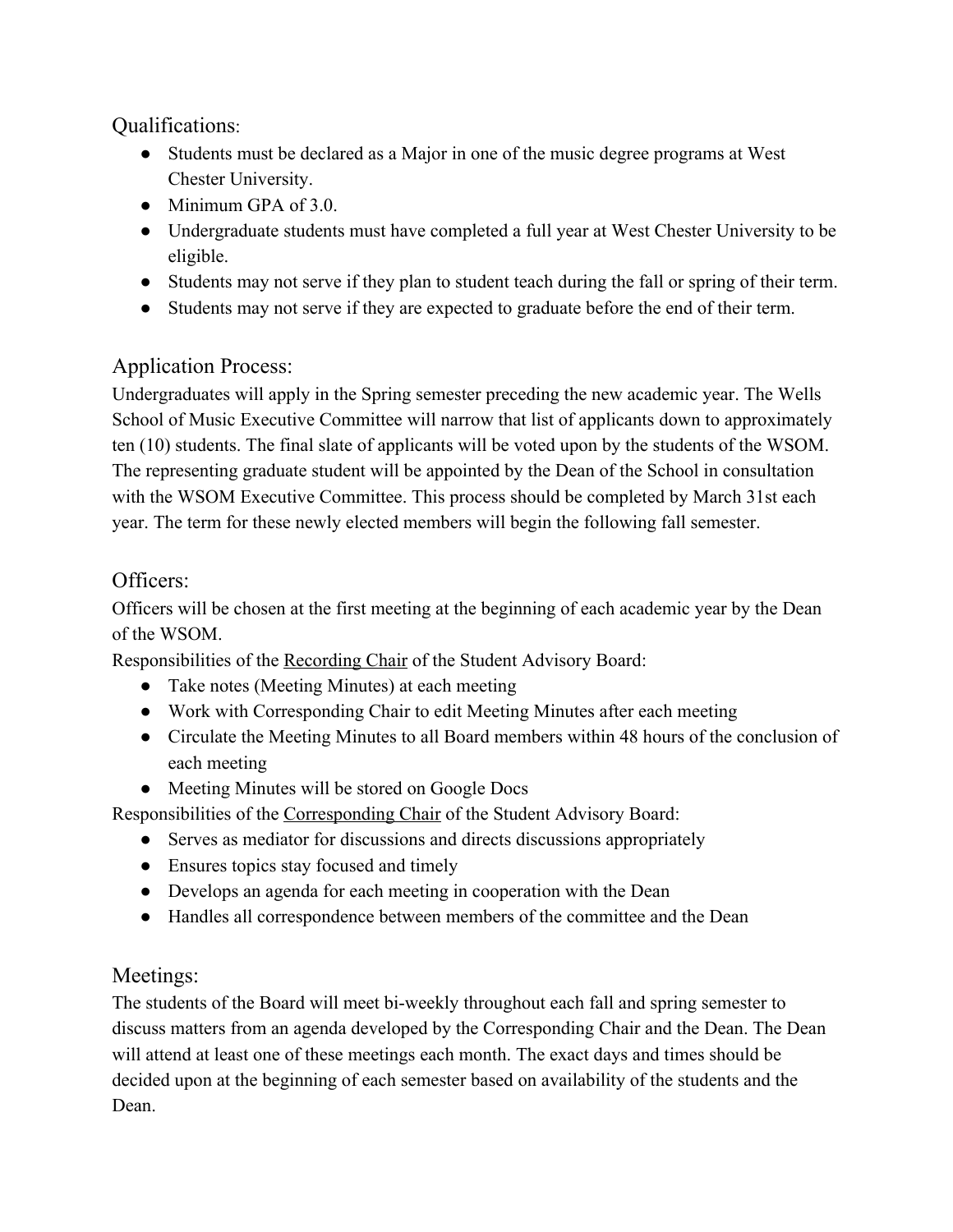### Attendance and Responsibilities:

Students are expected to attend all meetings and must provide a valid excuse for meetings they cannot attend. Two unexcused absences will result in removal from the Board. All members will serve as the eyes and ears of Swope Music Building and regularly reach out to organizations to understand the current issues and needs of the community. Members must come to meetings prepared to contribute to discussion. Members are also expected to advocate for the Wells School of Music and work to increase engagement through the programs we present.

#### Amendments:

All amendments to these Bylaws are to be made by the 4th meeting of the fall semester. This is the only time each year these Bylaws are to be amended. Amendments to these Bylaws may be made by a majority vote of the Student Advisory Board.